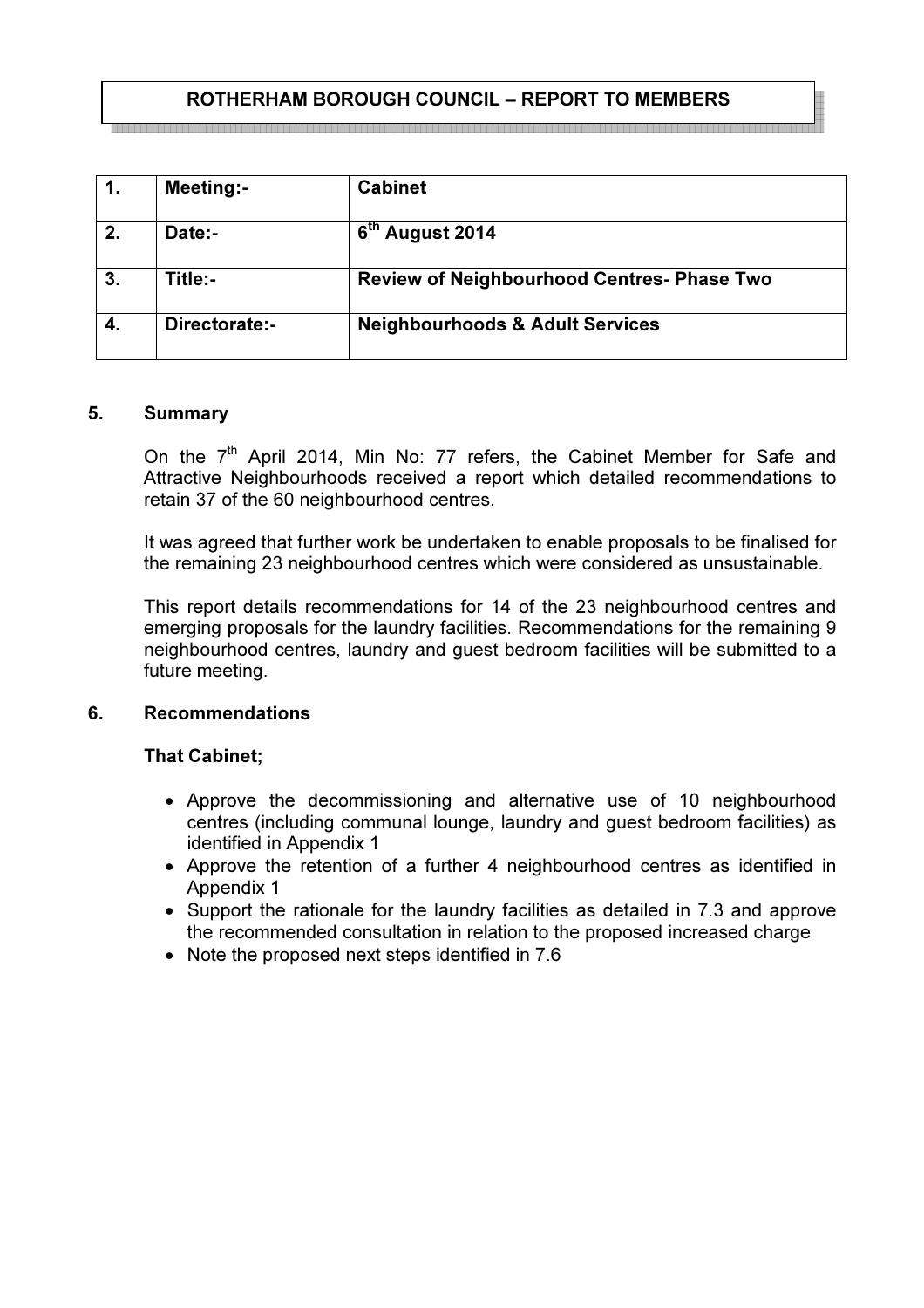# 7. Proposals and Details

## 7.1. Background

There are 60 Neighbourhood Centres located within an aged persons housing complex across the borough which consist of a communal lounge with kitchen and toilet facilities. Some centres also offer a guest bedroom and laundry facility.

Tenants residing on a scheme with access to a centre have to pay a mandatory communal facility charge (CFC) which is currently set at £4.77 per property per week as agreed within their tenancy agreement for use and access to the neighbourhood centre. This charge provides income for the centres to support the associated running costs.

A review of the centres was initiated following customer requests in relation to the potential to opt out of the CFC and declining usage of the facilities by residents.

In addition, increasing management costs due to rises in utility costs and repairs and maintenance requirements, has resulted in the centres operating at an overall financial deficit and consequently creating budgetary pressures.

A thorough consultation exercise for each of the neighbourhood centres, including communal lounge areas, guest bedrooms and laundry facilities has been undertaken, to determine proposals relating to future use. This included:

- Sending postal surveys to all tenants with follow up calls to non-respondents - Overall a 71% response rate
- Seeking feedback from Ward Members- a response was received from 37 (59%) ward members and at least one ward member attended each consultation meeting
- Community groups and TARA's who utilise the centres have been consulted where applicable
- Holding open meetings at Centres with tenants and Ward Members where centres were identified as unsustainable based on usage, survey results and Ward Member feedback.

A summary of the consultation outcome per centre is attached as Appendix 2.

This exercise enabled recommendations to be finalised for the majority of neighbourhood centres with 37 approved for retention by the Cabinet Member for Safe and Attractive Neighbourhoods on  $7<sup>th</sup>$  April 2014; minute number 77 refers. It was agreed that further work be undertaken to enable proposals to be finalised for the remaining 23 neighbourhood centres and borough wide laundry and guest bedroom facilities.

The emerging proposals and associated rationale for the guest bedroom and laundry facilities is detailed in sections 7.3 and 7.4. These facilities are integral to the neighbourhood centres. Accordingly, approval for removal of the under used guest bedrooms and laundries within the unsustainable centres (identified in Appendix 1) is requested ahead of final recommendations for these facilities at other locations.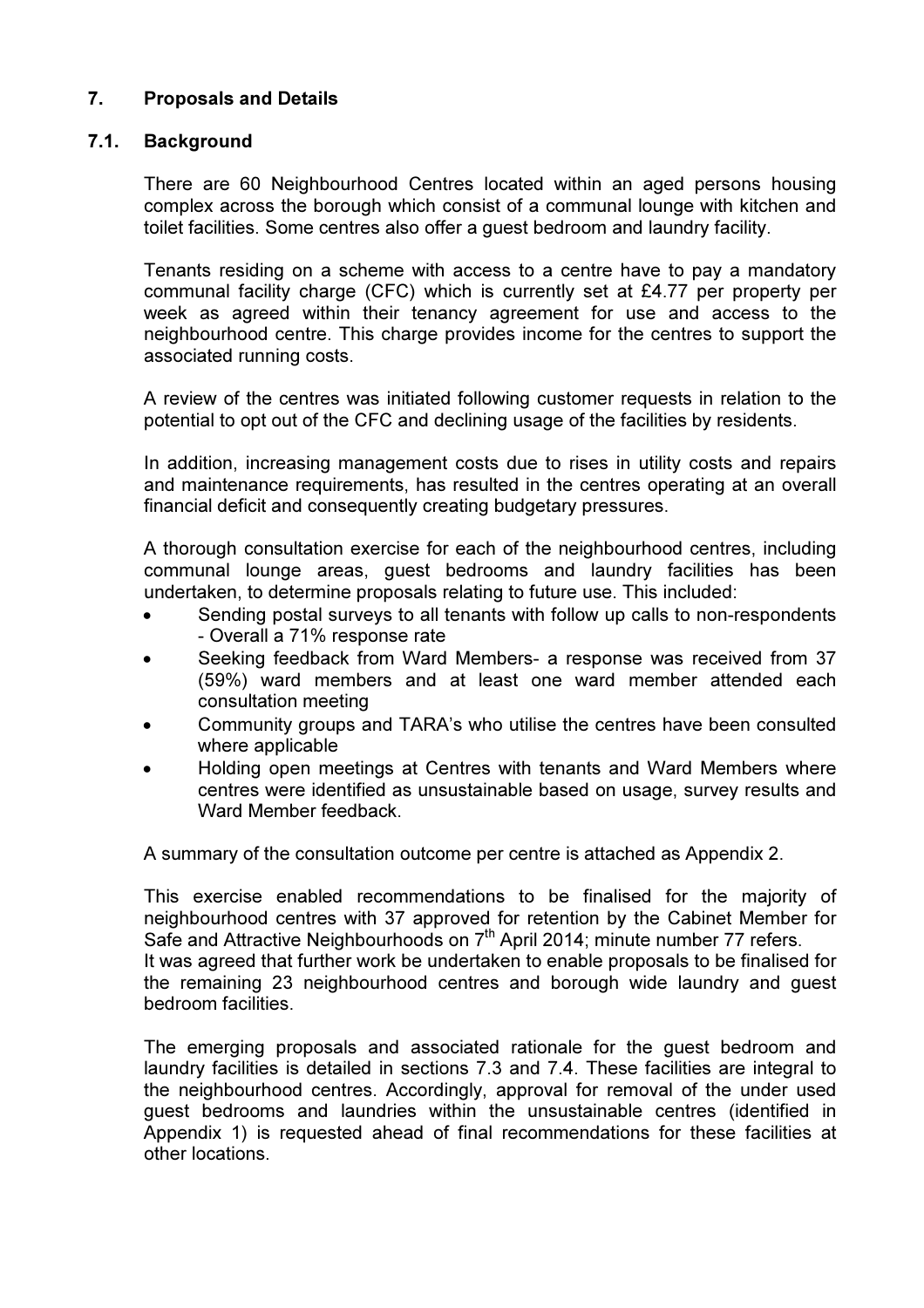This report details recommendations for 14 of the remaining neighbourhood centres. Recommendations for the final 9 centres will be submitted at a future date following conclusion of recommendations for laundry and guest bedroom facilities.

A programme of investment will be undertaken to improve the service offer within retained centres including both decoration and new furniture as required to encourage further use of neighbourhood centres. This will support the council's wider emerging older peoples housing strategy objectives in relation to maintaining independence, preventing social isolation and promoting health and wellbeing, and will provide suitable facilities for what is hoped will be a wider range of health and social activities.

## 7.2. Communal Lounge Facilities

The remaining 23 centres were identified as having poor usage and demand and therefore tenants and Ward Members were advised during open consultation meetings in November/December 2013 that usage would need to be increased within the subsequent six months to demonstrate their sustainability for continued use as a communal facility.

During meetings, tenants were offered advice and referral to Age UK Rotherham and Rotherfed in order to support increased activities within the centres.

A desktop analysis of usage has recently been undertaken which identified an increase in activities in 4 of the 23 centres. Accordingly, they are now being recommended for retention with a further review in 12 months.

## 7.3 Laundry Facilities

There are 52 laundry facilities within the 60 centres across the borough.

Tenants who pay the CFC may use the laundry facility for an additional optional charge at £0.85 per week. The current income does not provide sufficient resources to support the associated running costs. Accordingly, the laundry facilities are not financially viable as they are heavily subsidised by the CFC.

If retained, the laundry facilities will require significant investment to replace the majority of washing and drying machines which are reaching the end of their useful life.

Usage of the laundry varies significantly per scheme. The consultation process identified the following:

- The majority of tenants who use the facilities are keen for them to be retained
- A number of tenants are not adverse to an increase in the current charge
- Some tenants would be willing to consider having their kitchens altered to accommodate their own washing facilities.

Due to the significant deficit associated with the laundry facilities, it is considered that we should set a minimum threshold of 16 tenants or more per scheme as well as an increase in the current charge to justify sustaining the facilities borough wide.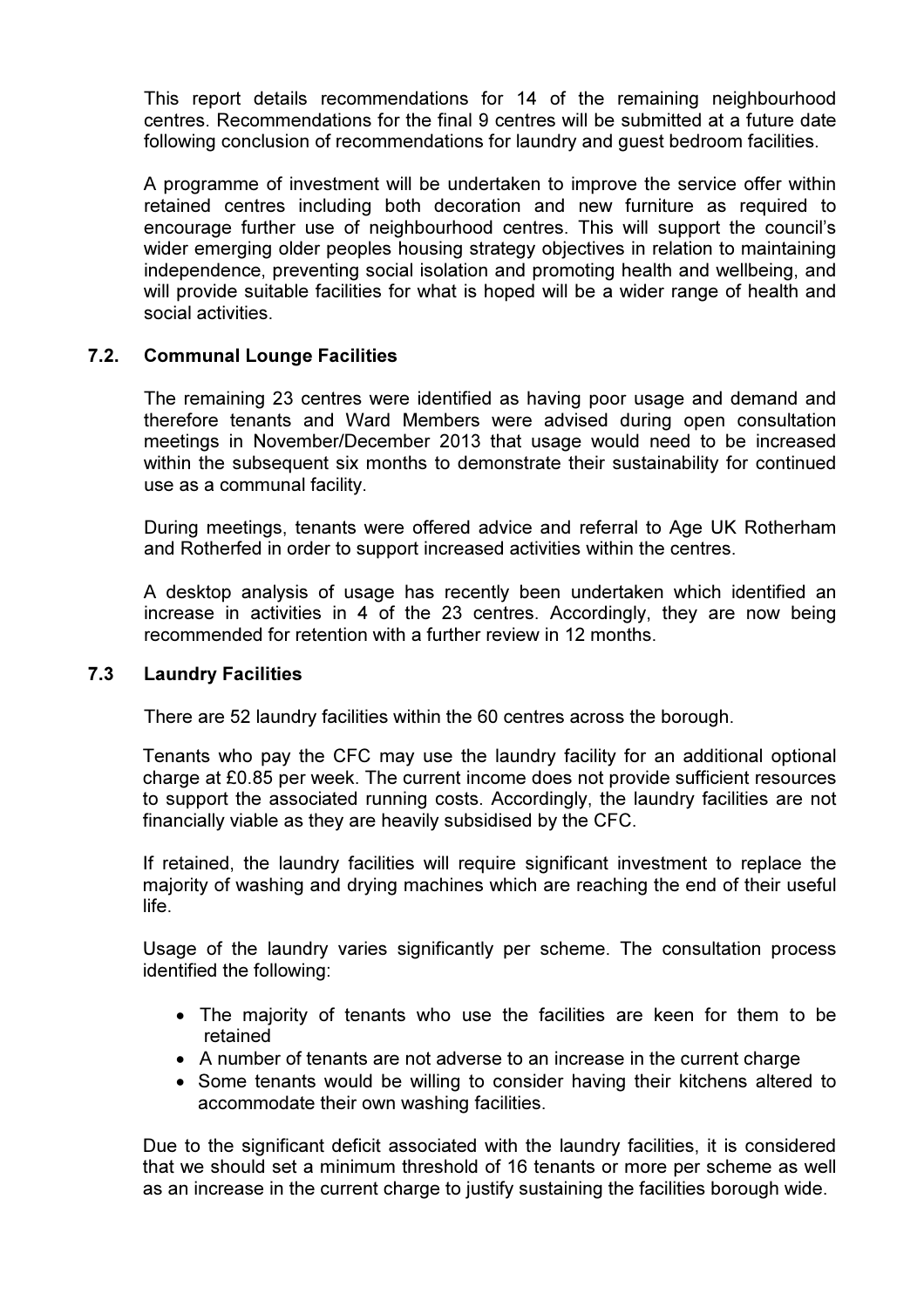Based upon the proposed minimum threshold and the current average running costs the charge would have to be set at £6.34 per tenant per week to achieve full cost recovery. However this is not considered to be a realistic increase therefore a proposed increase to £3.17 per tenant per week is considered to be reasonable in order to achieve recovery of 50% of the average running costs. We would then phase an increase over the forthcoming years in order to achieve full cost recovery.

Further consultation is required to determine the number of tenants per scheme who would continue to opt into the laundry facility at the proposed charge prior to concluding recommendations. However, a number of laundry facilities within the neighbourhood centres identified as unsustainable already fall below the proposed minimum threshold. As they are integral to the centres, they therefore need to be removed and included in the proposals for alternative use and submitted ahead of final recommendations borough wide.

Tenants affected by the removal of the laundry facility will be offered alterations to their kitchen area to accommodate their own washing machines or the potential to opt into a nearby neighbourhood centre laundry facility. Assistance will also be offered to acquire a washer/dryer if required.

Alternatively, tenants may utilise 3 commercial laundry and dry cleaning premises or 10 laundry collection services which currently operate within the Rotherham area.

### 7.4 Guest Bedroom Facilities

There are 52 guest bedroom facilities within the 60 centres across the borough.

All guest bedrooms are considered to be unsustainable based on usage and financial information and they also present a management issue in relation to the distribution of keys, collection of money and cleaning.

However, some tenants and Ward Members have asked to retain the facilities.

Recommendations for future use are being concluded.

However, the guest bedroom facilities within the neighbourhood centres identified for decommissioning and alternative use are integral to the units. They are therefore being submitted for decommissioning ahead of final recommendations borough wide.

It is proposed that they are included within conversion/asset transfer proposals where they are located within a one storey unit. Alternatively, guest bedrooms located on the first floor within a two storey building are recommended for decommissioning. They would then be offered to the adjacent residential tenant for an increased weekly rent.

If the tenant is not interested in pursuing this option, it is recommended that we investigate the potential conversion into two units (where feasible) when the adjacent flat becomes vacant.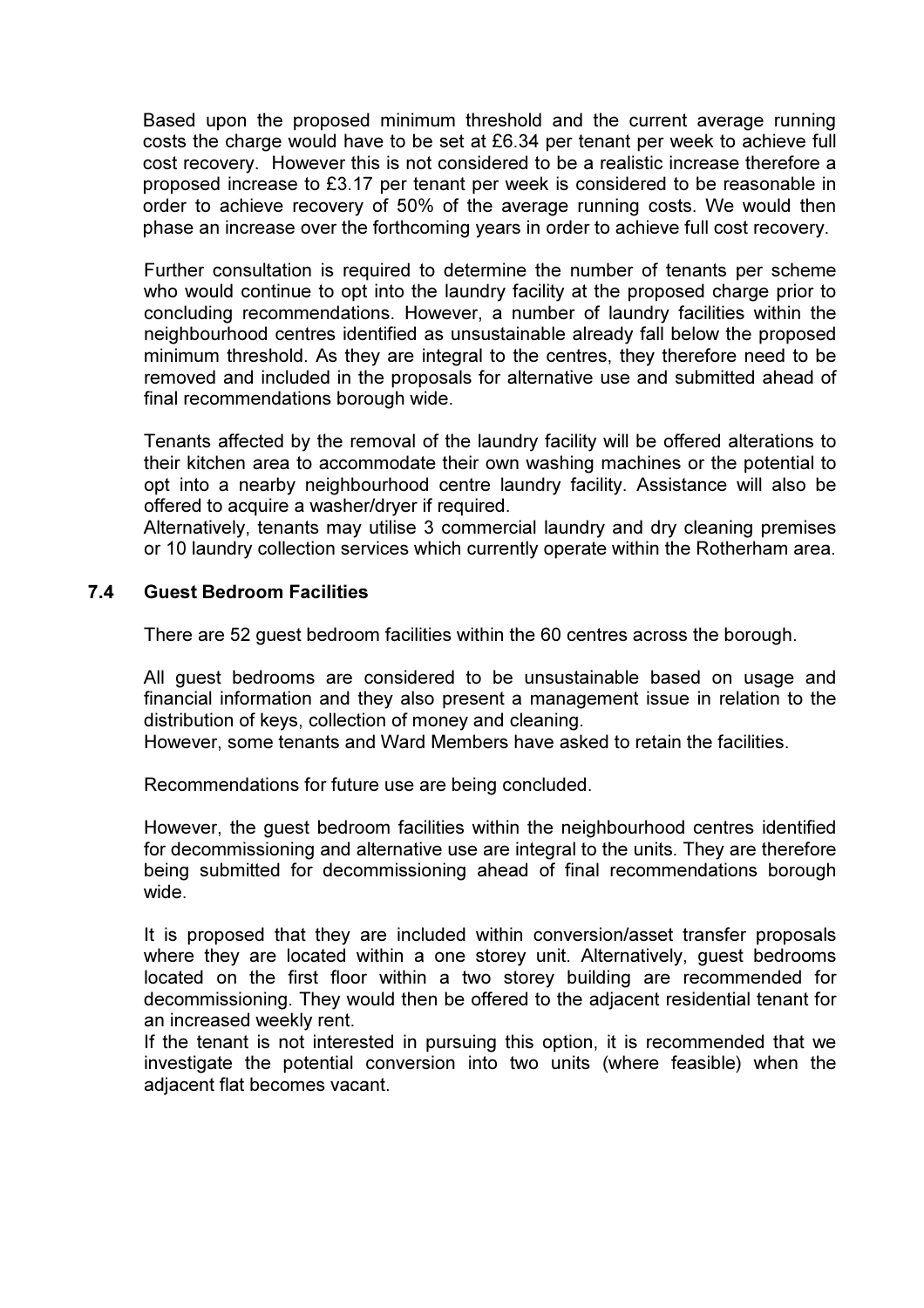# 7.5 Recommendations

Based on a range of parameters including usage, financial information, Ward Member feedback and consultation responses from tenants our recommendations for the remaining 23 neighbourhood centres are as follows:

- Retain 4 neighbourhood centres which are considered to be sustainable
- 10 neighbourhood centres (including communal lounge, laundry and guest bedroom facilities) are considered to be unsustainable, of these it is proposed to:
	- Convert 8 centres to residential units; the centres would be converted and re-let as council homes to support housing need and demand
	- Asset transfer 2 centres; expressions of interest have been received which comply with the relevant policy. This will allow management of the centres and the associated costs to be transferred to the identified group (including removal of the communal facility charge) as well as retaining a community facility. The proposed asset transfer of the 2 units identified will transfer full management and maintenance responsibilities to the lessee. However, if asset transfer does not go ahead then the units will be converted to residential units
- 5 neighbourhood centres have been identified as unsustainable however current usage of the laundry facility is above the proposed minimum threshold. Recommendations will therefore be deferred until the laundry consultation has been concluded
- 4 neighbourhood centres are being deferred pending further analysis

It is recommended that further consultation in relation to the proposed laundry charge is undertaken to enable recommendations to be concluded. Further information including consultation results, financial information and usage is detailed in Appendix 1.

## 7.6 Next Steps

Subject to approval, the following steps are proposed;

- 1 Write to tenants and ward members with details of the decision and proposed timescales
- 2 Undertake further consultation in relation to the proposed increased laundry charge to inform recommendations
- 3 Submit final recommendations for the remaining 9 communal facilities, laundry and guest bedroom facilities in the Autumn

## 8. Finance

The majority of centres operate at a deficit and in 2013/14 there was an overall £83k deficit across the portfolio.

The estimated savings generated from the 10 centres proposed for an alternative use is £34k (based on 2013/14 actual expenditure).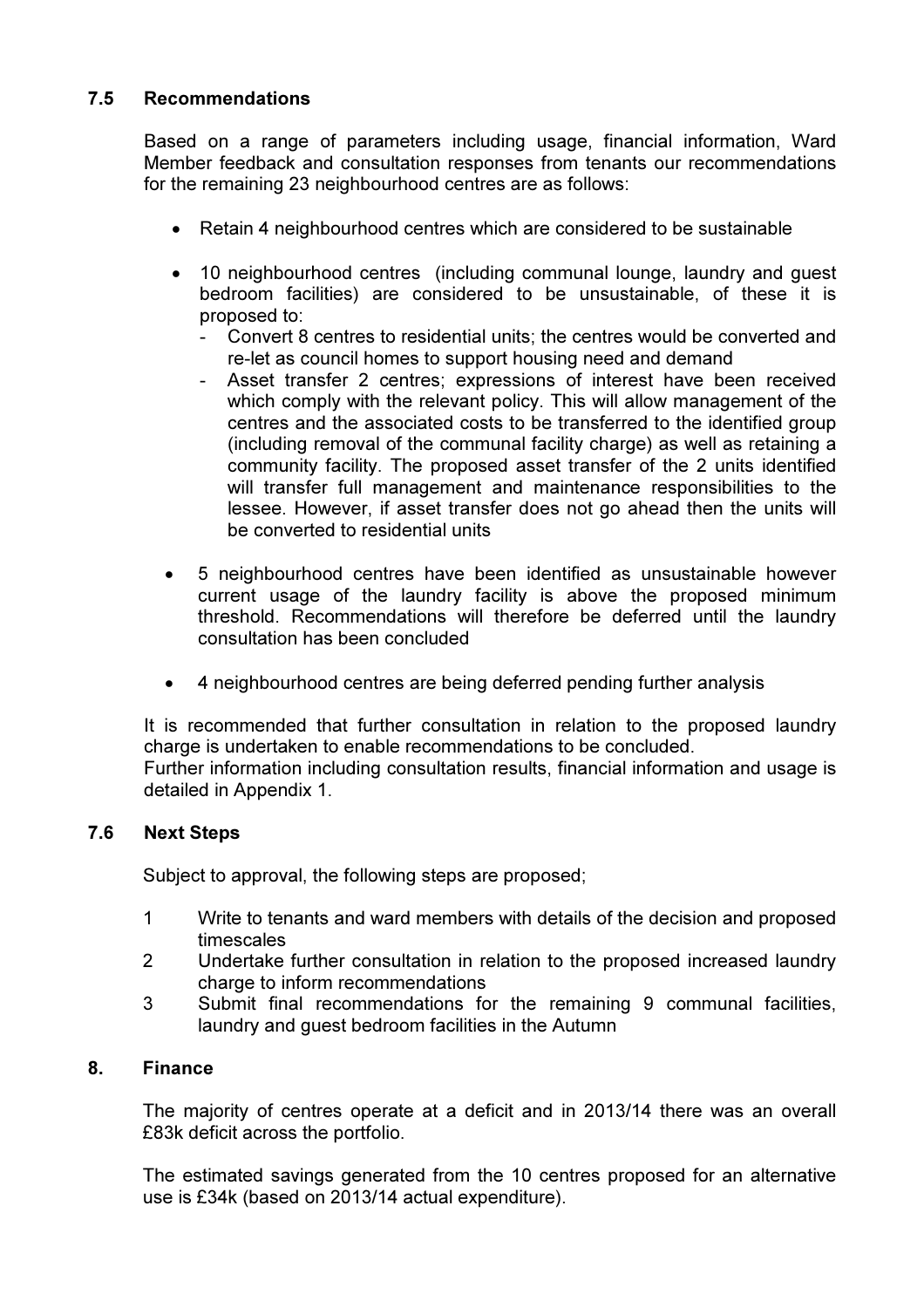The centres will be surveyed to determine a programme of future investment. An £100k capital investment programme is allocated within 2014/15 to invest in retained centres.

A further £50k revenue budget is allocated within 2014/15 for refurbishment of retained centres which will help to encourage and promote further usage.

The estimated costs associated with the 8 units identified for residential conversion (based on the two centres that have previously been converted) is £400k which would be funded from the Housing Revenue Account (HRA) and there are sufficient resources to facilitate works within 2014/15 Housing Capital Investment Programme. We have received confirmation that the works can be completed during 2014/15. However, the programme of work will be further refined and if necessary provision made within the 2015/16 capital programme as required, to complete the works.

Following conversion and re-letting, the properties will generate a rental income stream.

The average cost of operating a laundry facility is approximately £4875 per annum and the total estimated deficit for laundry facilities within 2013/14 was approximately £217k borough wide.

In addition, the majority of the washing and drying machines are 20-30 years old and will require replacement at around £2k per unit at a total cost of approximately £220k if retained. This is unbudgeted and would create a revenue pressure.

The estimated costs associated with altering kitchen areas in individual properties is approximately £500 per unit. We are looking into the potential to offer washing machines through the furnished homes scheme which would be paid back on a weekly rent. The potential cost to adapt properties that it is proposed will lose their communal laundry facility is approximately £62k.

We have had to put in place weekly cleaning of the guest bedroom facilities at a cost of £16k per annum regardless of whether they are used in order to ensure compliance with health and safety regulations such as legionella prevention.

### 9. Risks and Uncertainties

A timely decision is required to ensure that the required planning submission for change of use and the completion of construction works can be achieved within the current financial year. Discussions have been held with the Planning Service regarding the proposed conversion. It is not anticipated that there will be an issue with obtaining planning permission based upon the two units which were previously converted.

Whilst we have received initial confirmation that the capital works associated with the proposed conversions can be achieved during 2014/15, we will ensure a finalised programme is developed and make financial provision in 2015/16 as necessary.